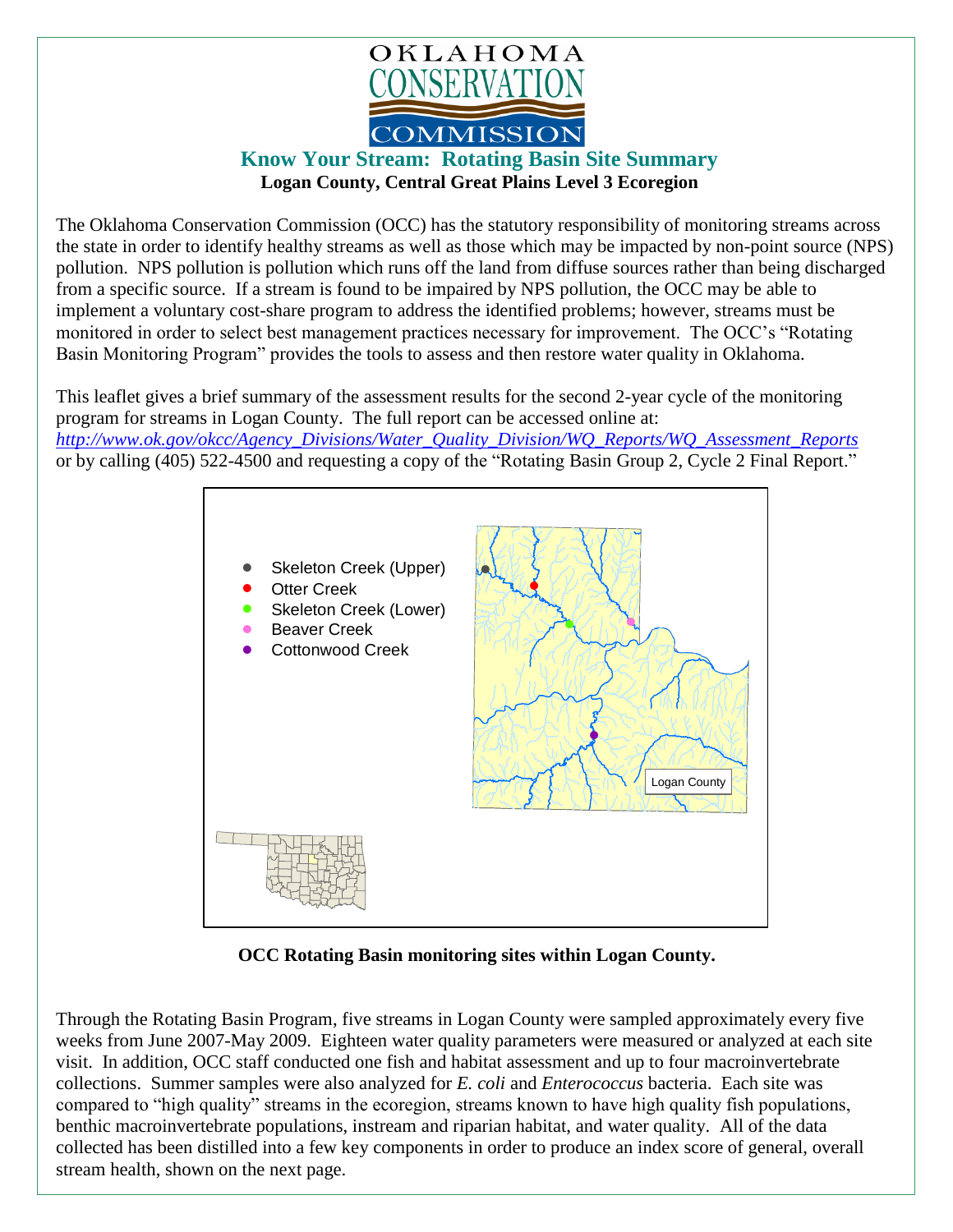**Summary of general stream health as determined by comparison to high quality streams in the Central Great Plains ecoregion and by assessment using Oklahoma State Water Quality Standards***†***.**

| moderate<br>good<br>poor                                   | <b>Good</b>                        | <b>Moderate</b>               |                                   |                                            | <b>Poor</b>                                |
|------------------------------------------------------------|------------------------------------|-------------------------------|-----------------------------------|--------------------------------------------|--------------------------------------------|
|                                                            | <b>Otter Creek</b>                 | <b>Beaver</b><br><b>Creek</b> | <b>Cottonwood</b><br><b>Creek</b> | <b>Skeleton</b><br><b>Creek</b><br>(Upper) | <b>Skeleton</b><br><b>Creek</b><br>(Lower) |
| <b>Overall Stream Health</b>                               | 45                                 | 35                            | 33                                | 27                                         | 23                                         |
| Phosphorus                                                 | 5                                  | 5                             | 5                                 |                                            |                                            |
| Nitrogen                                                   | 5                                  | 5                             | 5                                 |                                            | 3                                          |
| Ammonia                                                    | 5                                  | 5                             | 5                                 | 5                                          | 5                                          |
| Dissolved Oxygen                                           | 5                                  | 5                             | 5                                 | 5                                          | 5                                          |
| pH                                                         | 5                                  | 5                             | 5                                 | 5                                          | $\overline{5}$                             |
| Turbidity                                                  | 5                                  | 5                             | $-5$                              | $-5$                                       | $-5$                                       |
| Salts (chloride, sulfate, TDS)                             | 5                                  | 5                             | 5                                 | 5                                          | 5                                          |
| Fish                                                       | 5                                  | $-5$                          | 5                                 | 5                                          |                                            |
| Macroinvertebrates                                         | 5                                  | 5                             | 3                                 | 5                                          | $\overline{3}$                             |
| Instream/Riparian Habitat                                  | 5                                  | 5                             | 5                                 | 5                                          | $\overline{5}$                             |
| Bacteria                                                   | $-5$                               | $-5$                          | $-5$                              | $-5$                                       | $-5$                                       |
|                                                            | Scale of 1-5 with 5 being the best |                               |                                   |                                            |                                            |
| KEY:<br>1=significantly different than high quality sites; |                                    |                               |                                   |                                            |                                            |
| 3=not as good as high quality sites but not impaired       |                                    |                               |                                   |                                            |                                            |
| 5=equal to or better than high quality sites in the area   |                                    |                               |                                   |                                            |                                            |

-5=Impaired by state standards

## **Note: Most streams in Oklahoma are impaired by at least one type of bacteria.**

**Otter Creek (OK620910-03-0040C):** This stream is comparable to high quality streams in the ecoregion for all parameters except bacteria levels. This is an outstanding stream.

**Beaver Creek (620900-03-0230C):** This stream is listed as impaired by state standards for low quality fish community and bacteria. All other parameters are comparable to high quality streams in the area.

**Cottonwood Creek (620910-04-0010D):** This stream is listed as impaired by state standards for elevated turbidity and bacteria values. The macroinvertebrate community was of slightly lower quality.

**Skeleton Creek (Upper) (OK620910-03-0010S):** This stream is impaired by state standards for elevated turbidity bacteria levels. Phosphorus and nitrogen levels were significantly higher than high quality streams in the ecoregion.

**Skeleton Creek (Lower) (OK620910-03-0010F):** This stream is listed as impaired by state standards for elevated turbidity and bacteria levels. The phosphorus levels were significantly elevated and the nitrogen levels were slightly elevated relative to high quality streams. The fish community is of significantly lower quality and the macroinvertebrate community of slightly lower quality relative to high quality sites in the ecoregion.

*† The use of Oklahoma Water Quality Standards to assess streams and the 2010 results are described in the DEQ's 2010 Integrated Report, accessible online at: http://www.deq.state.ok.us/wqdnew/305b\_303d/2010\_integrated\_report\_entire\_document.pdf*